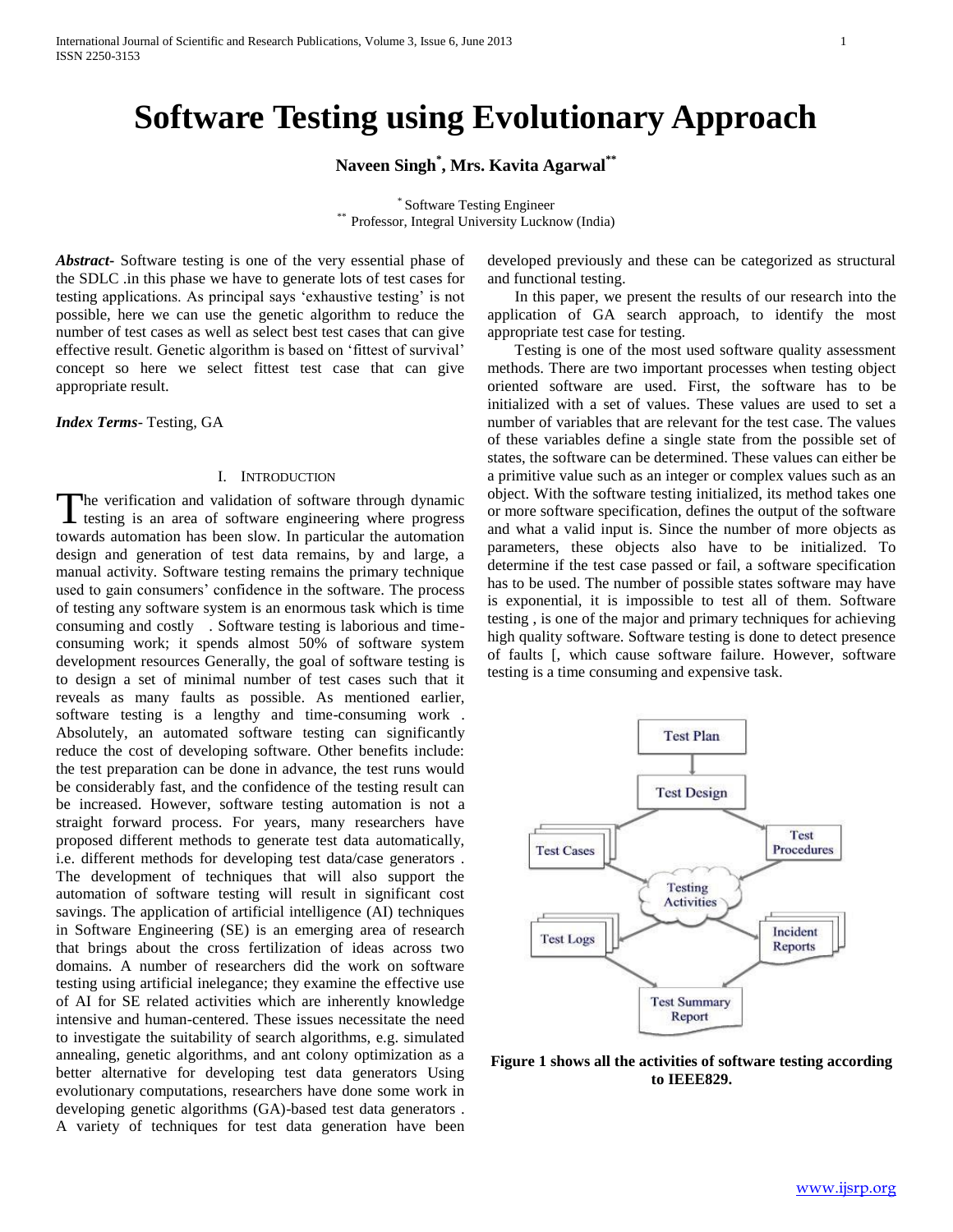#### II. TESTING TECHNIQUES

# **2.1 Black box testing:**

 In black box testing, the internal structure and behavior of the program under test is not considered. The objective is to find out solely when the input-output behavior of the program does not agree with its specification. In this approach, test data for software are constructed from its specification, Beizer [1990], Ince [1987] and Frankl and Weiss [1993]. The strength of black box testing is that tests can be derived early in the development cycle. This can detect *missing logic* faults mentioned by Hamlet [1987].

 The software is treated as a black box and its functionality is tested by providing it with various combinations of input test data. Black box testing is also called *functional* or *specification based testing*. In contrast to this is white box testing.

# **2.2 White box testing:**

 In *white box* testing, the internal structure and behaviour of the program under test is considered. The structure of the software is examined by execution of the code. Test data are derived from the program's logic. This is also called *programbased* or *structural testing*, Roper [1994]. This method gives feedback e.g. on coverage of the software.

There are several white box (structural) testing criteria:

 • *Statement Testing*: Every statement in the software under test has to be executed at least once during testing. A more extensive and stronger strategy is branch testing.

 • *Branch testing*: Branch coverage is a stronger criterion than statement coverage. It requires every possible outcome of all decisions to be exercised at least once Huang [1975], i.e. each possible transfer of control in the program be exercised. This means that all control transfers are executed, Jin [1995]. It includes statement coverage since every statement is executed if every branch in a program is exercised once. However, some errors can only be detected if the statements and branches are executed in a certain order, which leads to path testing.

 • *Path testing*: In path testing every possible path in the software under test is executed; this increases the probability of error detection and is a stronger method than both statement and branch testing. A path through software can be described as the conjunction of predicates in relation to the software's input variables. However, path testing is generally considered impractical because a program with loop statements can have an infinite number of paths. A path is said to be '*feasible*', when there exists an input for which the path is traversed during program execution, otherwise the path is unfeasible.

# III. GENETIC ALGORITHM

 Genetic Algorithms have been introduced in the sixties by Professor John Holland at university of Michigan as models of an Artificial Evolution . In the thirty past years, they have been successfully applied to a wide range of problems such as Natural Systems Modeling (e.g. Artificial Life environments, immune system modeling , Machine Learning systems, and optimization. GAs handle a population of individual (chromosomes) often modeled by vector of binary genes. Each one encodes a potential solution to the problem and so-called fitness value, which is directly correlated to how good it is to solve the problem. In general, the basic approaches are to test software consists of using formal specifications to design an application. This approach is very strict but unfortunately not often used because the breadth of formal specification methods does not encompass all the functionality needed in today's complex applications.

 The second approach consists of doing test as part of the traditional engineering models (e.g. waterfall, spiral, prototyping) that have a specific phase for testing generally occurring after the application has been implemented.

 The Genetic Algorithms are the heuristic search and optimization techniques that mimic the process of natural evolution." Select The Best, Discard The Rest".

Ex. Giraffes have long necks

 1-Giraffes with slightly longer necks could feed on leaves of higher branches when all lower ones had been eaten off.

2- They had a better chance of survival.

 3-Favorable characteristic propagated through generations of giraffes.

4-Now, evolved species has long necks.



# **Fig-2**

 This longer necks may have due to the effect of mutation initially. However as it was favorable, this was propagated over the generations.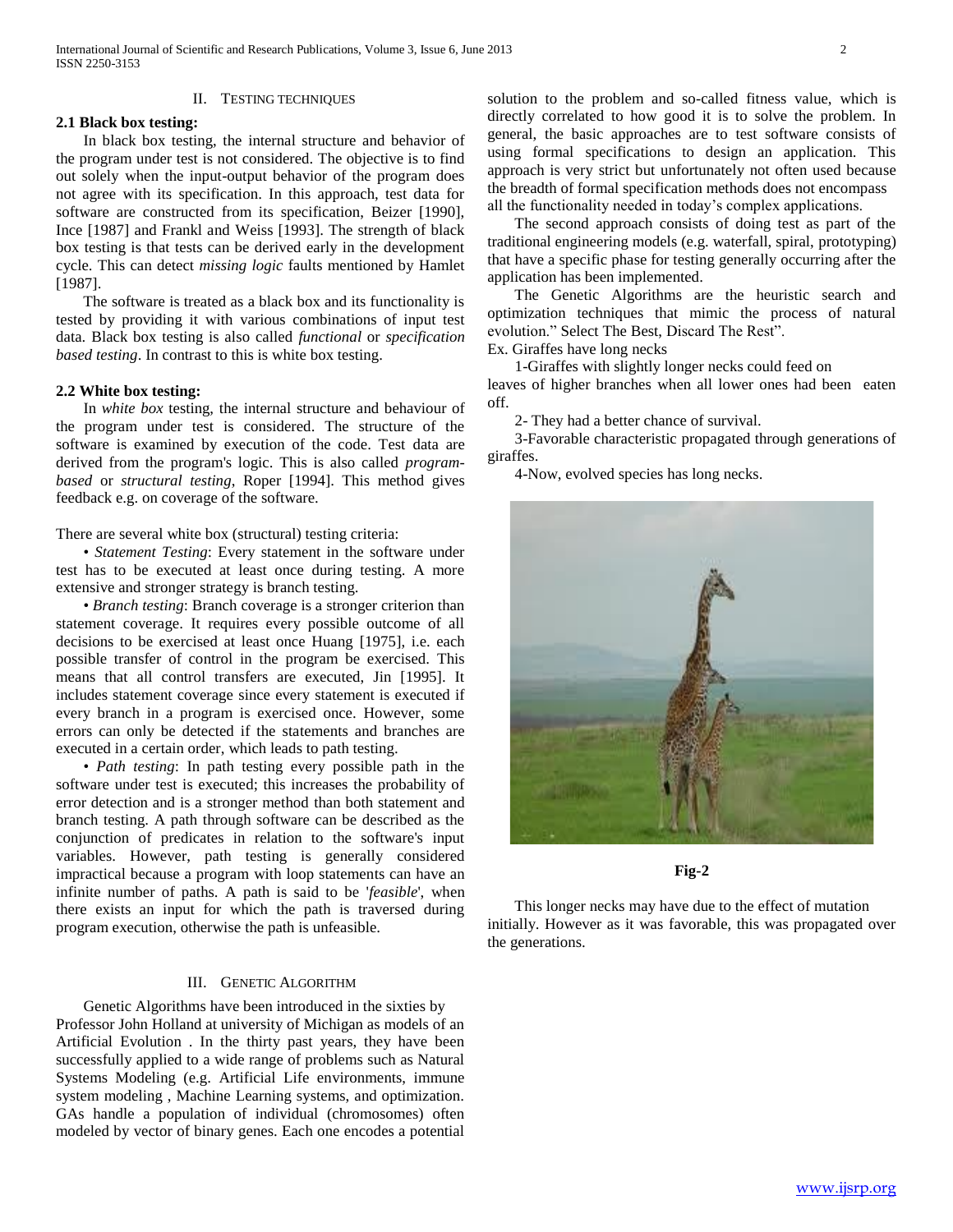

**Fig-3 Evolution of Species**

 Thus genetic algorithms implement the optimization strategies by simulating evolution of species through natural selection

# **3.1 Biological Background:**

 All living organisms consist of cells. In each cell there is the same set of **chromosomes**. Chromosomes are strings of DNA and serves as a model for the whole organism. A chromosome consist of **genes**, blocks of DNA. Each gene encodes a particular protein. Basically can be said, that each gene encodes a **trait**, for example color of eyes. Possible settings for a trait (e.g. blue, brown) are called **alleles**. Each gene has its own position in the chromosome. This position is called **locus**. Complete set of genetic material (all chromosomes) is called **genome**. Particular set of genes in genome is called **genotype**. The genotype is with later development after birth base for the organism's **phenotype**, its physical and mental characteristics, such as eye colour, intelligence etc. During reproduction, first occurs **recombination** (or **crossover**). Genes from parents form in some way the whole new chromosome. The new created offspring can then be mutated. **Mutation** means, that the elements of DNA are a bit changed. This changes are mainly caused by errors in copying genes from parents. The **fitness** of an organism is measured by success of the organism in its life.

# **3.2 Search Space:**

 If we are solving some problem, we are usually looking for some solution, which will be the best among others. The space of all feasible solutions (it means objects among those the desired solution is) is called **search space** (also state space). Each point in the search space represent one feasible solution. Each feasible solution can be "marked" by its value or fitness for the problem. We are looking for our solution, which is one point (or more) among feasible solutions - that is one point in the search space. The looking for a solution is then equal to a looking for some extreme (minimum or maximum) in the search space. The search space can be whole known by the time of solving a problem, but usually we know only a few points from it and we are generating other points as the process of finding solution continues.



 The problem is that the search can be very complicated. One does not know where to look for the solution and where to start. There are many methods, how to find some **suitable solution** (ie. not necessarily the **best solution**), for example **hill climbing**, **tabu search**, **simulated annealing** and **genetic algorithm**. The solution found by this methods is often considered as a good solution, because it is not often possible to prove what is the real optimum.

# **3.3 Basic Description:**

 Genetic algorithms are inspired by Darwin's theory about evolution. Solution to a problem solved by genetic algorithms is evolved. Algorithm is started with a **set of solutions** (represented by **chromosomes**) called **population**. Solutions from one population are taken and used to form a new population. This is motivated by a hope, that the new population will be better than the old one. Solutions which are selected to form new solutions (**offspring**) are selected according to their fitness - the more suitable they are the more chances they have to reproduce. This is repeated until some condition (for example number of populations or improvement of the best solution) is satisfied.

# **3.3.1 Outline of the Basic Genetic Algorithm :**

- 1. **[Start]** Generate random population of *n* chromosomes (suitable solutions for the problem)
- 2. **[Fitness]** Evaluate the fitness  $f(x)$  of each chromosome  $x$ in the population
- 3. **[New population]** Create a new population by repeating following steps until the new population is complete
	- 1. **[Selection]** Select two parent chromosomes from a population according to their fitness (the better fitness, the bigger chance to be selected)
	- 2. **[Crossover]** With a crossover probability cross over the parents to form a new offspring (children). If no crossover was performed, offspring is an exact copy of parents.
	- 3. **[Mutation]** With a mutation probability mutate new offspring at each locus (position in chromosome).
	- 4. **[Accepting]** Place new offspring in a new population
- 4. **[Replace]** Use new generated population for a further run of algorithm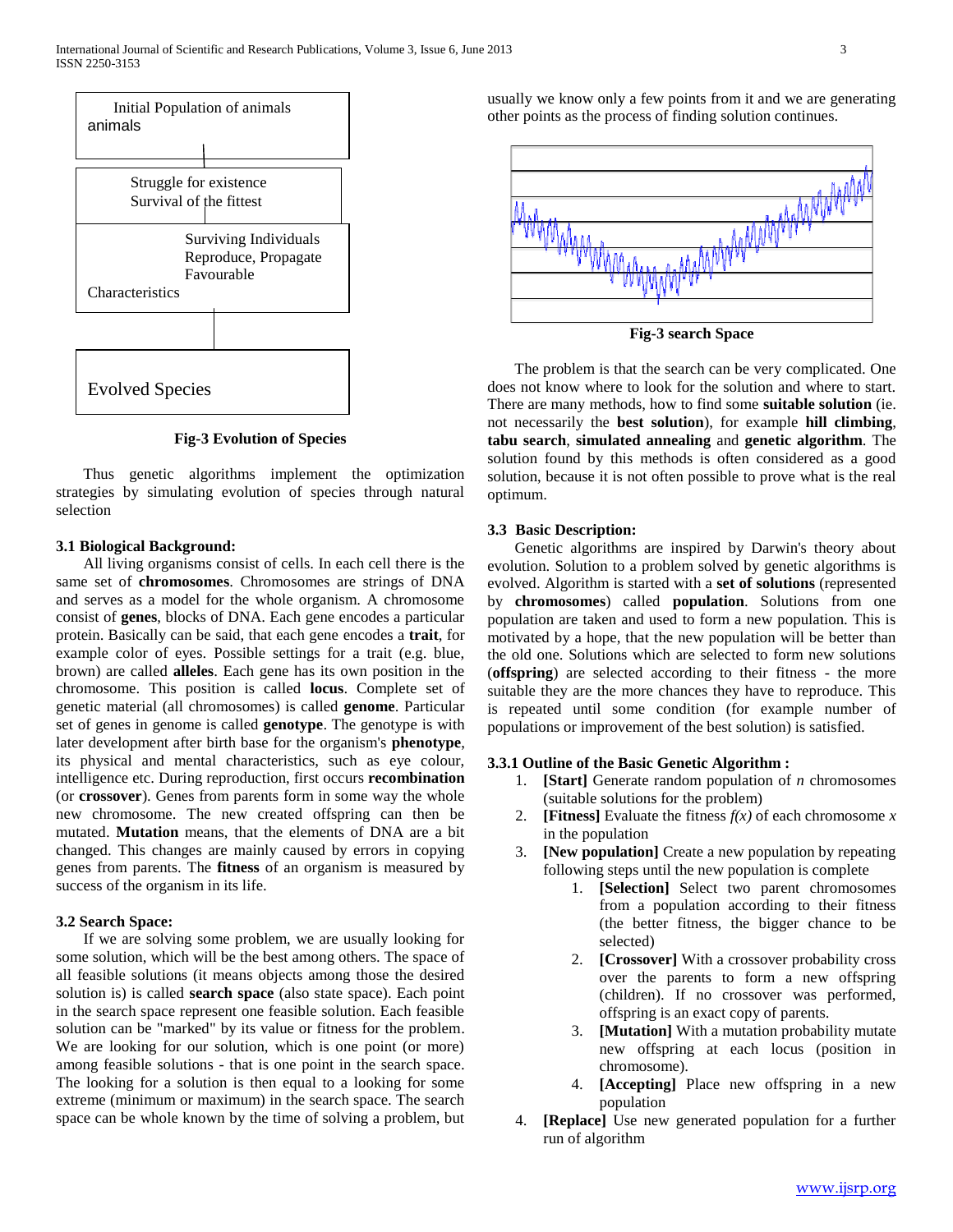- 5. **[Test]** If the end condition is satisfied, **stop**, and return the best solution in current population
- 6. **[Loop]** Go to step **2**

# **3.3.2 Operators of GA:**

 As you can see from the genetic algorithm outline, the crossover and mutation are the most important part of the genetic algorithm. The performance is influenced mainly by these two operators. Before we can explain more about crossover and mutation, some information about chromosomes will be given.

# **Encoding of a Chromosome:**

 The chromosome should in some way contain information about solution which it represents. The most used way of encoding is a binary string. The chromosome then could look like this:

| Chromosome 1 | 1101100100110110 |
|--------------|------------------|
| Chromosome 2 | 1101111000011110 |

 Each chromosome has one binary string. Each bit in this string can represent some characteristic of the solution. Or the whole string can represent a number - this has been used in the basic GA applet.

 Of course, there are many other ways of encoding. This depends mainly on the solved problem. For example, one can encode directly integer or real numbers; sometimes it is useful to encode some permutations and so on.

# **Crossover:**

 After we have decided what encoding we will use, we can make a step to crossover. Crossover selects genes from parent chromosomes and creates a new offspring. The simplest way how to do this is to choose randomly some crossover point and everything before this point point copy from a first parent and then everything after a crossover point copy from the second parent.

Crossover can then look like this ( | is the crossover point):

| Chromosome 1 | 11011   00100110110 |
|--------------|---------------------|
| Chromosome 2 | 11011   11000011110 |
| Offspring 1  | 11011   11000011110 |
| Offspring 2  | 11011   00100110110 |

 There are other ways how to make crossover, for example we can choose more crossover points. Crossover can be rather complicated and very depends on encoding of the encoding of chromosome. Specific crossover made for a specific problem can improve performance of the genetic algorithm.

#### **Mutation:**

 After a crossover is performed, mutation take place. This is to prevent falling all solutions in population into a local optimum of solved problem. Mutation changes randomly the new offspring. For binary encoding we can switch a few randomly chosen bits from 1 to 0 or from 0 to 1. Mutation can then be following.

| Original offspring 1 | 1101111000011110 |
|----------------------|------------------|
| Original offspring 2 | 1101100100110110 |
| Mutated offspring 1  | 1100111000011110 |
| Mutated offspring 2  | 1101101100110110 |

 The mutation depends on the encoding as well as the crossover. For example when we are encoding permutations, mutation could be exchanging two genes.

#### **Crossover and Mutation Probability:**

 There are two basic parameters of GA - crossover probability and mutation probability.

 **Crossover probability** says how often will be crossover performed. If there is no crossover, offspring is exact copy of parents. If there is a crossover, offspring is made from parts of parents' chromosome. If crossover probability is **100%**, then all offspring is made by crossover. If it is **0%**, whole new generation is made from exact copies of chromosomes from old population (but this does not mean that the new generation is the same!).

 Crossover is made in hope that new chromosomes will have good parts of old chromosomes and maybe the new chromosomes will be better. However it is good to leave some part of population survive to next generation.

 **Mutation probability** says how often will be parts of chromosome mutated. If there is no mutation, offspring is taken after crossover (or copy) without any change. If mutation is performed, part of chromosome is changed. If mutation probability is **100%**, whole chromosome is changed, if it is **0%**, nothing is changed.

 Mutation is made to prevent falling GA into local extreme, but it should not occur very often, because then GA will in fact change to **random search**.

#### IV. APPLICATION OF GA IN SOFTWARE TESTING

 We proposed in this paper application of genetic algorithm in testing of software application. when we test any application or any program we can use three things to generate fitness function. GA helps in selecting the various test cases whose fitness function is based on these factors.

- Likelihood
- Close to boundary value
- Branch coverage